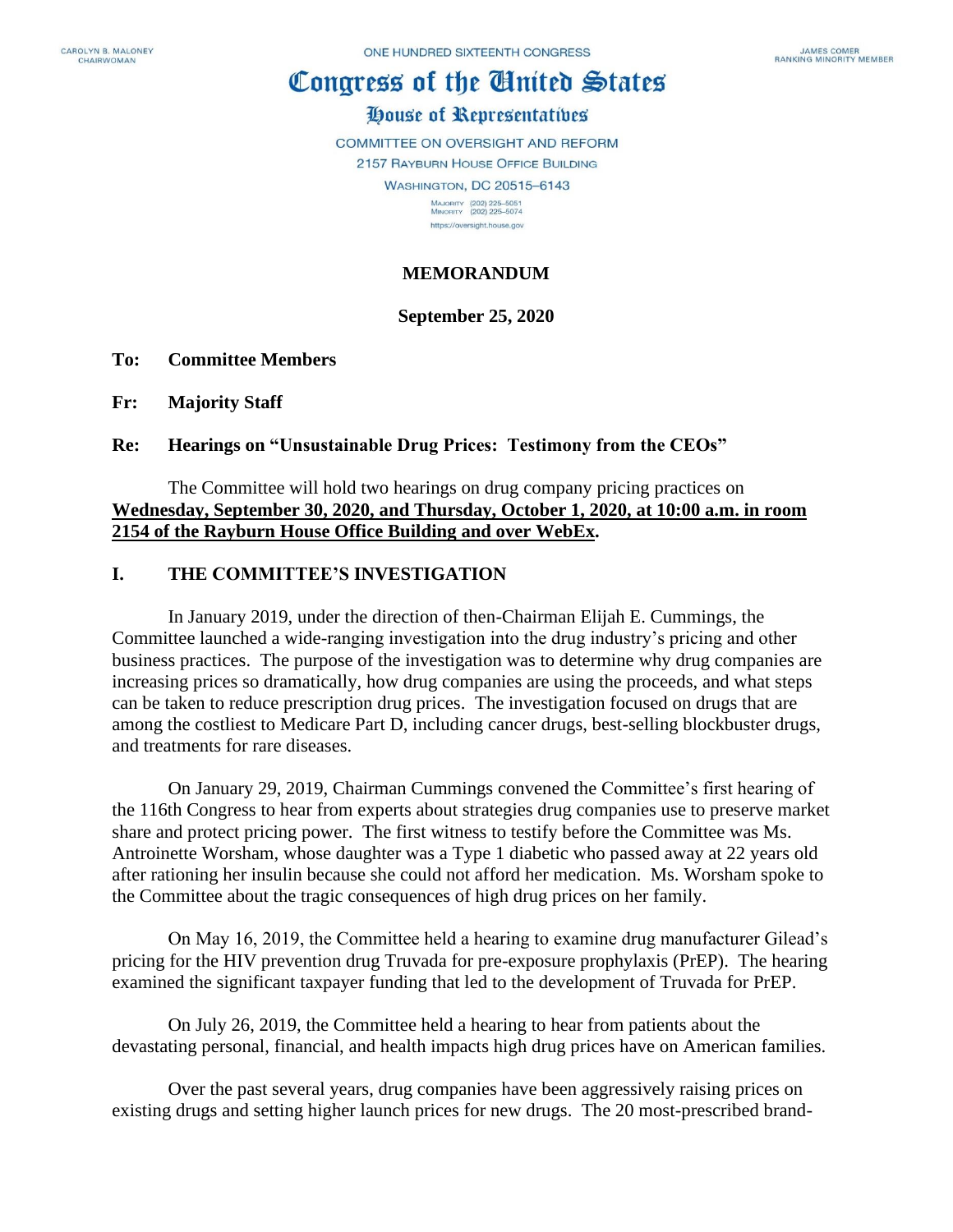name drugs in the Medicare Part D program increased in price by an average of 12% every year from 2012 to 2017—approximately ten times higher than the average annual rate of inflation.<sup>1</sup> Between 2009 and 2018, retail prescription drug spending grew from \$249.5 billion to \$335 billion.<sup>2</sup>

High drug prices have negatively impacted patients and families. In 2019, out-of-pocket spending on prescription drugs reached \$82 billion.<sup>3</sup> A study by the Kaiser Family Foundation found that nearly a quarter of people taking prescription drugs report that it is difficult for them to afford their medications.<sup>4</sup> Nearly nine in ten Americans, and 85% of Republicans, support allowing Medicare to negotiate directly with manufacturers for lower drug prices.<sup>5</sup>

## **II. WITNESSES**

#### **Part I—Wednesday, September 30, 2020**

#### **Mr. Mark Alles**

Former Chairman of the Board and Chief Executive Officer Celgene Corporation Celgene sold the cancer drug Revlimid until November 2019.

#### **Dr. Giovanni Caforio**

Chairman of the Board and Chief Executive Officer Bristol Myers Squibb Company Bristol Myers Squibb has sold Revlimid since November 2019.

### **Mr. Kåre Schultz**

President and Chief Executive Officer Teva Pharmaceutical Industries Ltd. Teva sells the multiple sclerosis drug Copaxone.

3 IQVIA Institute, *Medicine Spending and Affordability in the United States* (Aug. 4, 2020) (online at www.iqvia.com/insights/the-iqvia-institute/reports/medicine-spending-and-affordability-in-the-us).

<sup>4</sup> Kaiser Family Foundation, *Poll: Nearly 1 in 4 Americans Taking Prescription Drugs Say It's Difficult to Afford Their Medicines, Including Larger Shares Among Those with Health Issues, With Low Incomes and Nearing Medicare Age* (Mar. 1, 2019) (online at www.kff.org/health-costs/press-release/poll-nearly-1-in-4-americans-takingprescription-drugs-say-its-difficult-to-afford-medicines-including-larger-shares-with-low-incomes).

<sup>5</sup> Kaiser Family Foundation, *What's the Latest on Medicare Drug Price Negotiations?* (Oct. 17, 2019) (online at www.kff.org/medicare/issue-brief/whats-the-latest-on-medicare-drug-price-negotiations/).

<sup>1</sup> Democratic Staff, Senate Homeland Security and Governmental Affairs Committee, *Manufactured Crisis: How Devastating Drug Price Increases Are Harming America's Seniors* (Mar. 26, 2018) (online at www.hsgac.senate.gov/imo/media/doc/Manufactured%20Crisis%20- %20How%20Devastating%20Drug%20Price%20Increases%20Are%20Harming%20America's%20Seniors%20- %20Report.pdf).

<sup>2</sup> Centers for Medicare and Medicaid Services, *NHE Fact Sheet* (Mar. 24, 2020) (online at www.cms.gov/Research-Statistics-Data-and-Systems/Statistics-Trends-and-Reports/NationalHealthExpendData/NHE-Fact-Sheet).